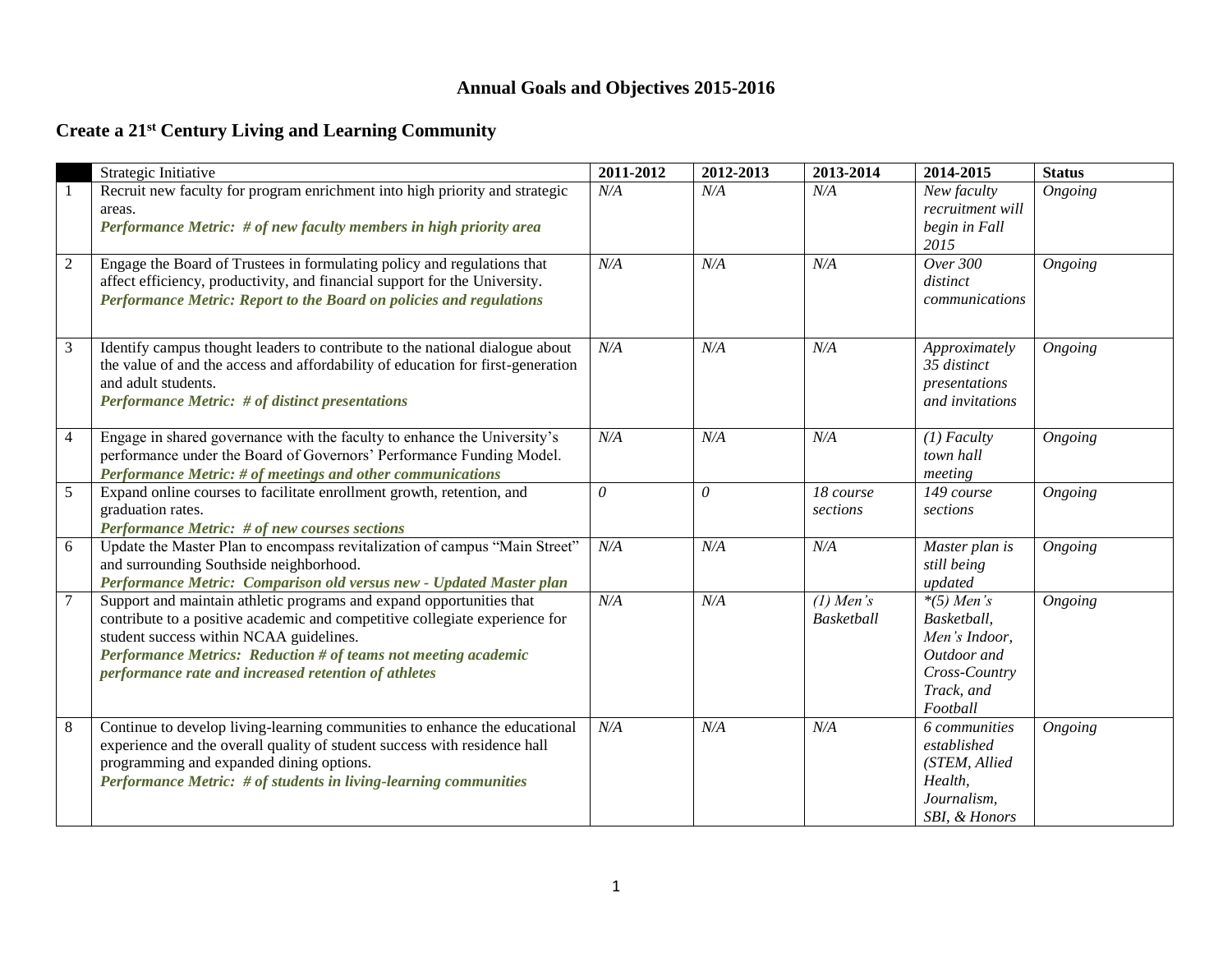| 9  | Develop and implement strategies to increase the number of degrees<br>awarded in the BOG Areas of Strategic Emphasis, including STEM for<br>undergraduate and graduate degrees.<br>Performance Metric: # of degrees awarded in BOG areas of strategic<br>emphasis                                                                |     |     | 51% of total<br>degrees | N/A                                                                                        | Ongoing        |
|----|----------------------------------------------------------------------------------------------------------------------------------------------------------------------------------------------------------------------------------------------------------------------------------------------------------------------------------|-----|-----|-------------------------|--------------------------------------------------------------------------------------------|----------------|
| 10 | Increase efforts to establish theme housing and collaborative study spaces<br>that complement academic program priorities and group work. This will be<br>accomplished by assigning students with similar interests to facilities that<br>complement academic programs.<br>Performance Metric: # of housing assignments by theme | N/A | N/A | N/A                     | 60 students<br>targeted this<br>year                                                       | <b>Ongoing</b> |
| 11 | Continue to expand the use of campus spaces by outside groups to expose<br>the community to our students and to raise funds to supplement operating<br>costs and facility maintenance.<br>Performance Metric: Count requests - # of outside groups using campus<br><i>space</i>                                                  | N/A | 9   | 6                       | 9                                                                                          | Ongoing        |
| 12 | Continue efforts to restore pride and campus beautification.<br>Performance Metric: Report of activities to improve curb appeal                                                                                                                                                                                                  | N/A | N/A | N/A                     | Updated<br>fountains @<br>Lee Hall,<br>increased<br>campus lawn<br>maintenance             | Ongoing        |
| 13 | Expand the public service and community engagement for staff, students,<br>and faculty.<br><b>Performance Metric: Survey to evaluate</b>                                                                                                                                                                                         | N/A | N/A | N/A                     | We are<br>developing a<br>survey<br>mechanism to<br>capture this<br>data in Spring<br>2016 | Ongoing        |

# **Enable Excellence in University Processes and Procedures**

|  | <b>Strategic Initiative</b>                                                   | 2011-2012 | 2012-2013 | 2013-2014 | 2014-2015       | <b>Status</b> |
|--|-------------------------------------------------------------------------------|-----------|-----------|-----------|-----------------|---------------|
|  | Improve the accuracy of job descriptions and assignments of responsibility    | N/A       | N/A       | N/A       | $73/221 = 33\%$ |               |
|  | for faculty and staff and continue internal reorganization for efficiency and |           |           |           |                 |               |
|  | effectiveness.                                                                |           |           |           |                 | Ongoing       |
|  | Performance Metric: Better customer service, reduction of complaints &        |           |           |           |                 |               |
|  | $grie$ vances/ # of updated position description descriptions for staff       |           |           |           |                 |               |
|  | Provide professional development opportunities for employees to facilitate    | N/A       | N/A       | N/A       | 2,096           |               |
|  | use of best practices and creativity in program delivery and design           |           |           |           | trainings       |               |
|  | Performance Metric: Improved service delivery by # of professional            |           |           |           | offered         | Ongoing       |
|  | development workshops offered on campus                                       |           |           |           |                 |               |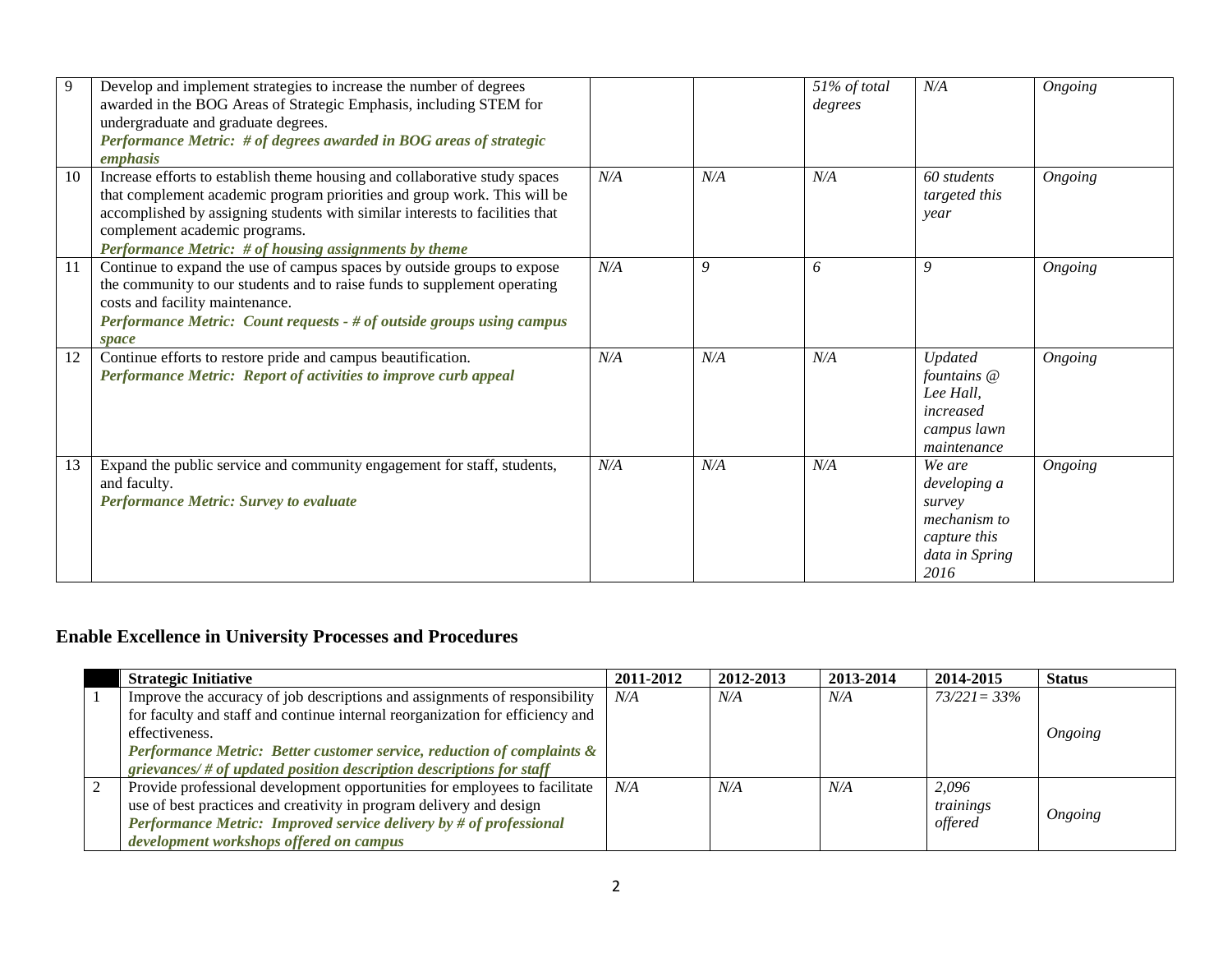|                | <b>Strategic Initiative</b>                                                                                                                                                                                                                                                                                                          | 2011-2012 | 2012-2013             | 2013-2014                                          | 2014-2015                                                                                                                                | <b>Status</b> |
|----------------|--------------------------------------------------------------------------------------------------------------------------------------------------------------------------------------------------------------------------------------------------------------------------------------------------------------------------------------|-----------|-----------------------|----------------------------------------------------|------------------------------------------------------------------------------------------------------------------------------------------|---------------|
| 3              | Create and implement an effective means of connecting FAMU to<br>potential collaborators and appropriate funding opportunities.<br>Performance Metric: Department research & public engagement                                                                                                                                       | N/A       | N/A                   | N/A                                                | New systems<br>are being<br>developed to<br>allow faculty<br>to better<br>partner and<br><i>identify new</i><br>funding<br>opportunities | New           |
| $\overline{4}$ | Expand online courses to facilitate enrollment growth, retention, and<br>graduation rates.<br><b>Performance Metric: Count # of online course sections</b>                                                                                                                                                                           | $\theta$  | $\boldsymbol{\theta}$ | 18                                                 | 149                                                                                                                                      | New           |
| 5              | Automate manual processes where possible and align bandwidth with<br>performance goals.<br><b>Performance Metric: Automated systems</b>                                                                                                                                                                                              | N/A       | N/A                   | N/A                                                | 5 new software<br>solutions<br>implemented<br>IDEA,<br>ImageNow,<br>Maximus,<br>Financial<br>Edge, Fund<br>Driver,<br>Blackboard<br>Web) | Ongoing       |
| 6              | Support and maintain athletic programs and expand opportunities that<br>contribute to a positive academic and competitive collegiate experience for<br>student success within NCAA rules.<br>Performance Metric: NCAA rules as determined by # of teams not<br>meeting academic performance rate and increased retention of athletes | N/A       | N/A                   | $(1)$ Men's<br>Basketball                          | $*(5)$ Men's<br>Basketball,<br>Men's Indoor,<br>Outdoor and<br>Cross-Country<br>Track, and<br>Football                                   | Ongoing       |
| $\tau$         | Develop and begin implementing protocols and action plans to improve the<br>University's ranking by publications such as U.S. News & World Report<br>and Princeton Review.<br>Performance Metric: Completion of the plan                                                                                                             | N/A       | N/A                   | N/A                                                | $RNP - US$<br>News and<br>World Report<br>Best in<br>$Southeast -$<br>Princeton<br>Review                                                | <b>New</b>    |
| $\,8\,$        | Enhance risk management by completing annual risk assessments, thus<br>allowing us to allocate resources to higher risk areas.<br><b>Performance Metric: Report</b>                                                                                                                                                                  |           |                       | Risk<br>Assessment<br>performed by<br>Ernst &Young | Risk<br>Assessment<br>performed in-<br>house                                                                                             | Ongoing       |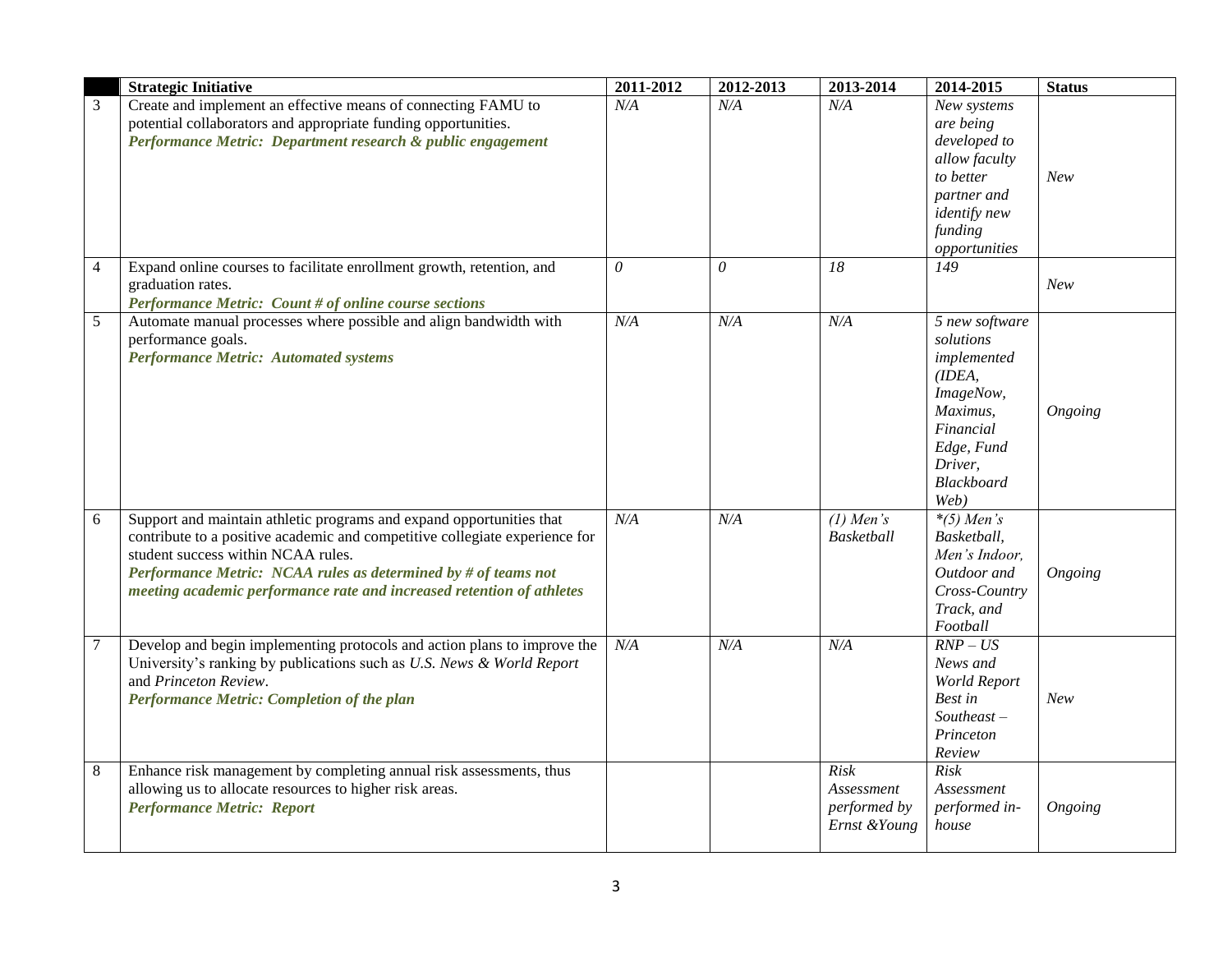| <b>Strategic Initiative</b>                                                | 2011-2012          | 2012-2013     | 2013-2014          | 2014-2015     | <b>Status</b> |
|----------------------------------------------------------------------------|--------------------|---------------|--------------------|---------------|---------------|
| Eliminate excessive use of outside consultants and trades where we already | 111                | 73 providers/ | 125                | 62 providers/ |               |
| have campus expertise.                                                     | <i>providers</i> / | \$5,884,030   | <i>providers</i> / | \$4,380,099   |               |
| <b>Performance Metric: Number of outside consultants as determined by</b>  | \$3.838.928        | dollars spent | \$10,218,727       | dollars spent | Ongoing       |
| expenditure                                                                |                    |               | dollars spent      |               |               |

## **Develop, Enhance, and Retain Resources to Achieve Mission**

|                | <b>Strategic Initiative</b>                                                                                                                                                                                                                                                                  | 2011-2012 | 2012-2013 | 2013-2014 | 2014-2015                                                                                                                                      | <b>Status</b> |
|----------------|----------------------------------------------------------------------------------------------------------------------------------------------------------------------------------------------------------------------------------------------------------------------------------------------|-----------|-----------|-----------|------------------------------------------------------------------------------------------------------------------------------------------------|---------------|
| 1              | Develop and roll out a strategic annual and major-gift fundraising<br>campaign.                                                                                                                                                                                                              | N/A       | N/A       | N/A       | Hired new VP                                                                                                                                   | <b>New</b>    |
|                | <b>Performance Metric: Plan</b>                                                                                                                                                                                                                                                              |           |           |           |                                                                                                                                                |               |
| $\overline{2}$ | Document existing financial conditions and provide a structure for<br>reporting all funds and expenditures to stakeholders.<br>Performance Metric: Create new structure                                                                                                                      | N/A       | N/A       | N/A       | Increase the<br>emphasis on<br>projected<br>annual results in<br>comparison to<br>the current year<br>budget and the<br>prior year<br>results. | <b>New</b>    |
| 3              | Realign the direct support organizations more strategically to support<br>university operations.<br>Performance Metric: Realignment of DSO organizational structure                                                                                                                          | N/A       | N/A       | N/A       | Redesign will<br>take place under<br>new leadership                                                                                            | <b>New</b>    |
| $\overline{4}$ | Complete the transfer of land and develop a long-term strategy to generate<br>income and increased research from the Brooksville property, which is<br>being granted to the University by the federal government.<br><b>Performance Metric: Completion</b>                                   | N/A       | N/A       | N/A       | Closing<br>scheduled prior<br>to September<br>2015                                                                                             | Ongoing       |
| 5              | Establish a comprehensive research strategy linked to areas of critical<br>importance to the University.<br>Performance Metric: Plan by discipline (health sciences, hard sciences,<br><b>STEM</b> , sustainability and biotechnology)                                                       | N/A       | N/A       | N/A       | Interdisciplinary<br>approach is<br>being developed<br>by areas of<br>critical<br>importance                                                   | New           |
| 6              | Develop a comprehensive strategy to identify processes to promote "tech<br>transfer" to move patents and innovations to the mainstream for the<br>purpose of increasing revenues and finding solutions to social, medical,<br>and technological problems.<br><b>Performance Metric: Plan</b> | N/A       | N/A       | N/A       | Director of Tech<br>Transfer<br>starting in<br>August and new<br>plan will be<br>developed to<br>address tech                                  | Ongoing       |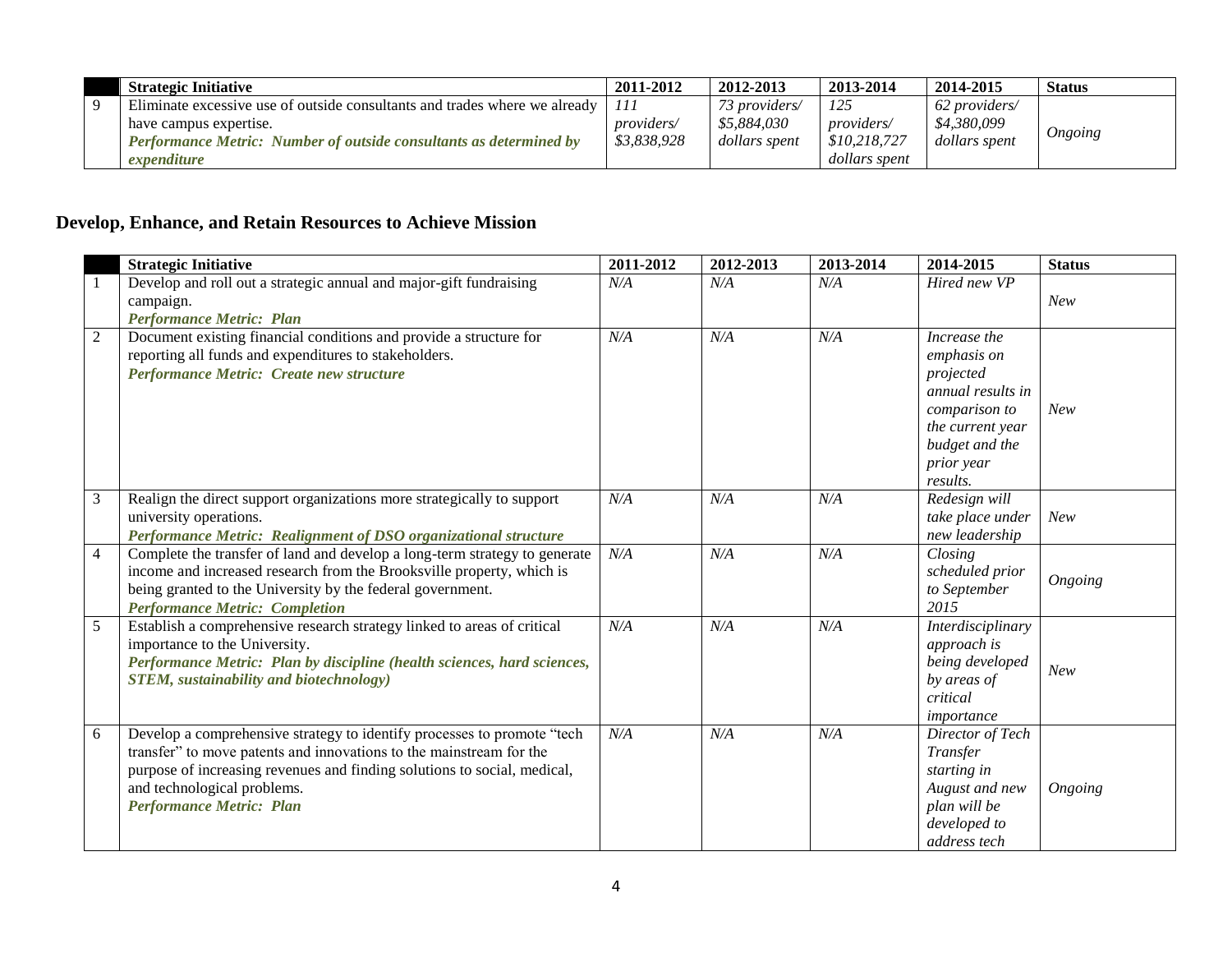|    | <b>Strategic Initiative</b>                                                                                                                                                                  | 2011-2012 | 2012-2013 | 2013-2014  | 2014-2015                                                                                                                    | <b>Status</b> |
|----|----------------------------------------------------------------------------------------------------------------------------------------------------------------------------------------------|-----------|-----------|------------|------------------------------------------------------------------------------------------------------------------------------|---------------|
|    |                                                                                                                                                                                              |           |           |            | transfer and<br>market solutions                                                                                             |               |
|    | Continue to increase transfer and articulation agreements with high<br>schools and community colleges.<br>Performance Metric: # of new transfer and articulation agreements                  |           |           | <b>TBP</b> | <b>TBP</b>                                                                                                                   | Ongoing       |
| 8  | Develop and begin implementing a multi-year plan to enhance research<br>capability and funding across all platforms.<br>Performance Metric: Create a strategic research plan                 | N/A       | N/A       | N/A        | <b>Strategic</b><br>research plan<br>being developed<br>by VP of<br>Research                                                 | Ongoing       |
| 9  | Completely redesign the website to make it more student-centric and user-<br>friendly across all platforms.<br>Performance Metric: The launch of the redesign                                | N/A       | N/A       | N/A        | Completed<br>discovery phase,<br>engaged<br>consultant and<br>first phase of<br>redesign will be<br>complete in Fall<br>2015 | Ongoing       |
| 10 | Promote the active participation of students, faculty, and staff in<br>University energy-efficiency and other sustainability efforts.<br>Performance Metric: Programs documenting engagement | N/A       | N/A       | N/A        | 15                                                                                                                           | Ongoing       |

# **Enable Excellence in University Relations and Development**

|   | <b>Strategic Initiative</b>                                                                                                                                                                                                                 | 2011-2012 | 2012-2013 | 2013-2014 | 2014-2015                                                                                 | <b>Status</b> |
|---|---------------------------------------------------------------------------------------------------------------------------------------------------------------------------------------------------------------------------------------------|-----------|-----------|-----------|-------------------------------------------------------------------------------------------|---------------|
|   | Improve efficiency and accuracy of data collection $-$ regarding giving $-$ to<br>ensure accurate information is available so that a targeted and focused<br>strategy of giving can be initiated.<br>Performance Metric: Accuracy of report |           |           |           | Implemented<br>use of<br>Financial<br>Edge and<br><b>Fund Driver</b><br>software          | Ongoing       |
| 2 | Implement the silent phase of a strategic capital campaign to provide an<br>endowment for critical areas.<br>Performance Metric: Launch campaign                                                                                            | N/A       | N/A       | N/A       | Hired new vice<br>president                                                               | Ongoing       |
| 3 | Upgrade equipment and staffing for FAMU TV-20 to enable enhanced<br>programming for the University and Tallahassee.<br>Performance Metric: Pursue funding for equipment and staffing through<br>legislative budget request                  | N/A       | N/A       | N/A       | Developed<br>budget for<br>overall project<br>scope and will<br>convert from<br>analog to | Ongoing       |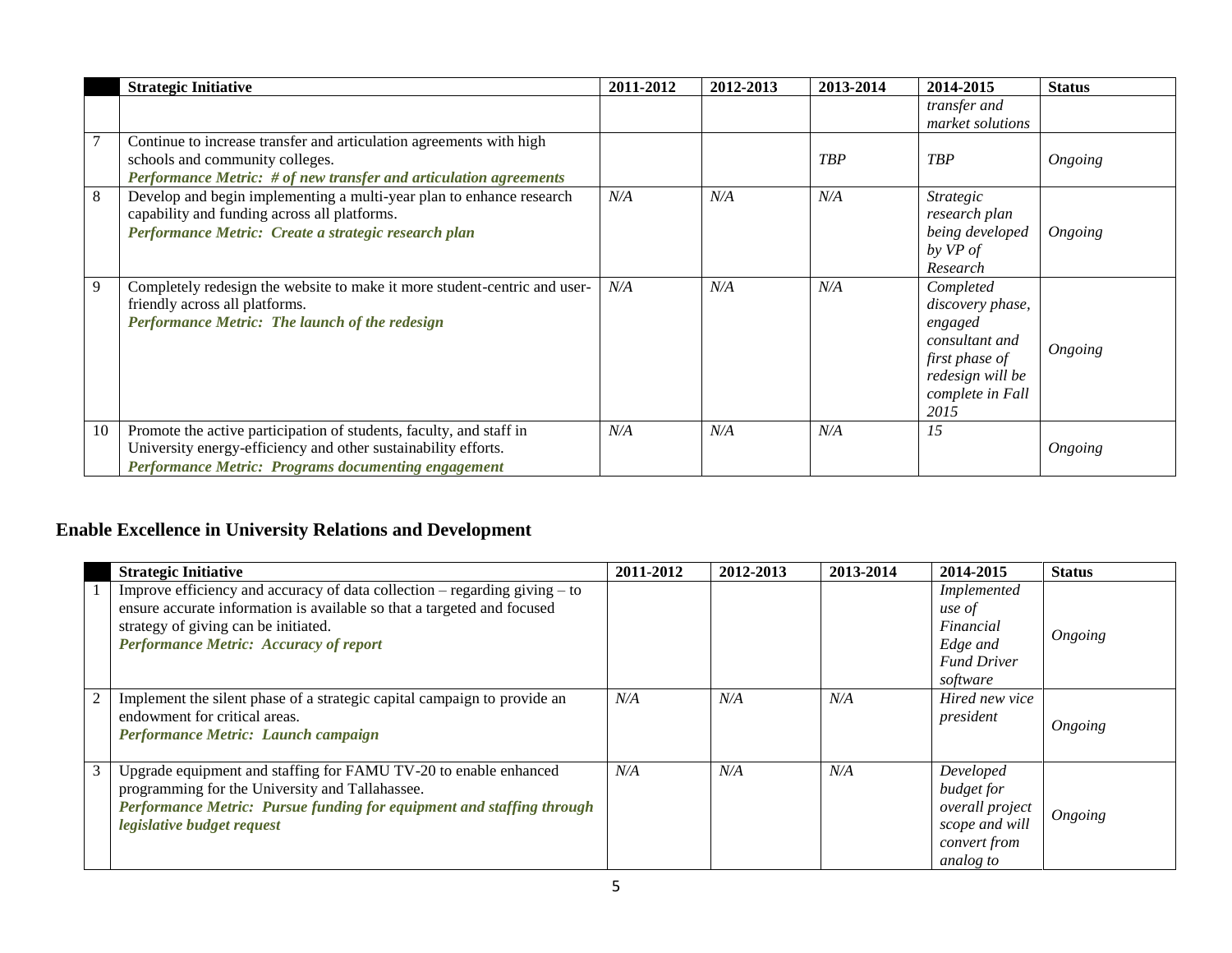|   | <b>Strategic Initiative</b>                                                                                                                                                                                        | 2011-2012 | 2012-2013 | 2013-2014 | 2014-2015                                                                                                                              | <b>Status</b> |
|---|--------------------------------------------------------------------------------------------------------------------------------------------------------------------------------------------------------------------|-----------|-----------|-----------|----------------------------------------------------------------------------------------------------------------------------------------|---------------|
|   |                                                                                                                                                                                                                    |           |           |           | digital this<br>Fall                                                                                                                   |               |
|   | Continue the process of rebranding toward a best-in-class University by<br>establishing metrics that underpin more-efficient operational results.<br>Performance Metric: Report on social media traffic            | N/A       | N/A       | N/A       | Implemented<br>use of<br>EdgeRank<br>software to<br>monitor web<br>traffic across<br>all social<br>media                               | Ongoing       |
| 5 | In conjunction with the Office of Communication and External Relations,<br>redesign the University's website to be more appealing, responsive, and<br>student-centric.<br>Performance Metric: A redesigned website | N/A       | N/A       | N/A       | Completed<br>discovery<br>phase,<br>engaged<br>consultant and<br>first phase of<br>redesign will<br>be complete in<br><b>Fall 2015</b> | Ongoing       |
| 6 | Support fundraising and recruitment through increased use of analytics and<br>behavior-based marketing techniques.<br><b>Performance Metric: Count</b>                                                             | N/A       | N/A       | N/A       | Implemented<br>use of AdRoll<br>software<br>resulting in<br>1,133,051<br>impressions<br>and 962 clicks<br>$(2/01/2015 -$<br>3/26/2015  | Ongoing       |

# **Enhance Environment to Promote Internationalization, Diversity, and Inclusiveness**

| <b>Strategic Initiative</b>                                      | 2011-2012 | 2012-2013 | 2013-2014 | 2014-2015              | <b>Status</b>  |
|------------------------------------------------------------------|-----------|-----------|-----------|------------------------|----------------|
| Expand and enhance relationship with Brazil through expansion of | N/A       | N/A       | N/A       | Proposal               |                |
| Nascimento Program.                                              |           |           |           | submitted by           |                |
| <b>Performance Metric: Approval of Nascimento program</b>        |           |           |           | Zumbi to               |                |
|                                                                  |           |           |           | CAPES for              |                |
|                                                                  |           |           |           | Nascimento             | <b>Ongoing</b> |
|                                                                  |           |           |           | Program in             |                |
|                                                                  |           |           |           | conjunction            |                |
|                                                                  |           |           |           | with HBCU-             |                |
|                                                                  |           |           |           | <b>Brazil Alliance</b> |                |